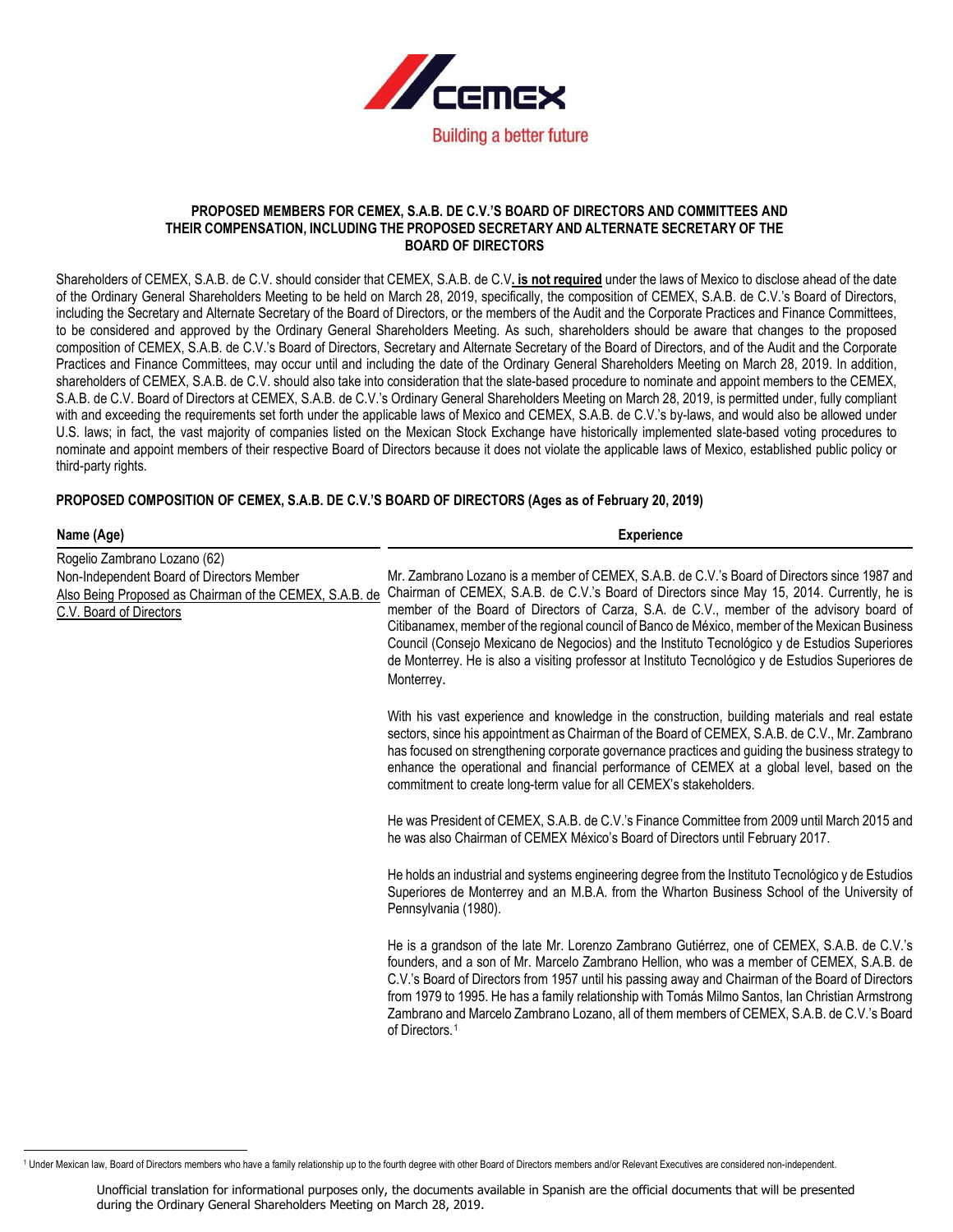

Fernando Ángel González Olivieri (64)

Non-Independent Board of Directors Member Mr. González Olivieri is a member of CEMEX, S.A.B. de C.V.'s Board of Directors since March 26, 2015. He is CEMEX, S.A.B. de C.V.'s Chief Executive Officer since May 15, 2014, and he is also a member of the board of directors of Grupo Cementos de Chihuahua, S.A.B. de C.V., Axtel, S.A.B. de C.V. and EGADE Business School of the Instituto Tecnológico y de Estudios Superiores de Monterrey.

> With his deep knowledge of CEMEX and the markets in which CEMEX operates, Mr. Gonzalez brings to the CEMEX, S.A.B. de C.V. Board of Directors a global vision and leadership that directly contributes to the formulation and the integral implementation of CEMEX's global business strategy.

> He joined CEMEX in 1989 and from that year to 1994 occupied different positions within CEMEX in the Strategic Planning, Business Development and Human Resources departments, and served as Corporate Vice-President of Strategic Planning from 1994 to 1998, President of CEMEX Venezuela, S.A.C.A. from 1998 to 2000, President of CEMEX Asia from 2000 to May 2003, and President of CEMEX's South, Central American and the Caribbean region from May 2003 to February 2005. In March 2005, he was appointed President of CEMEX's former European Region, in February 2007, President of CEMEX's former Europe, Middle East, Africa, Asia and Australia Region, and, in May 2009, CEMEX's Executive Vice President of Planning and Development. In February 2010, Mr. González Olivieri was appointed CEMEX's Executive Vice President of Planning and Finance and in 2011 he was additionally appointed CEMEX's Chief Financial Officer, position he held until he was named CEO in 2014. He was a member of the Board of Directors of CEMEX México until February 2017.

> Mr. González Olivieri earned his B.A. and M.B.A. degrees from the Instituto Tecnológico y de Estudios Superiores de Monterrey.

Non-Independent Board of Directors Member Mr. Zambrano Lozano is a member of the Board of Directors of CEMEX, S.A.B. de C.V. since March 31, 2017, and a member of the Sustainability Committee of CEMEX, S.A.B. de C.V. from July 27, 2017 to the present date. He is a founding partner and Executive Chairman of the Board of Directors of Carza, S.A. de C.V., a recognized construction company in the residential, commercial and industrial sectors. Currently, he is also a member of the boards of directors of Green Paper (formerly Productora de Papel, S.A. de C.V.), Fibra Inn (a trust that has securities trading in Mexico and in the U.S.), Nacional Financiera (NAFIN) Nuevo León Delegation, Grupo Vigia, S.A. de C.V. and Fundación Treviño Elizondo. Furthermore, he is a member of the General Council of Universidad de Monterrey, A.C. (UDEM) and of the General Board of Telmex. He is also an alternate member of the Board of Directors of AF Banregio, S.A. de C.V., SOFOM, E.R., Banregio Grupo Financiero and of Banregio Grupo Financiero, S.A.B. de C.V., which is a publicly listed company in Mexico.

> His detailed knowledge of the real estate and construction industries, as well construction materials sector, provides the CEMEX, S.A.B. de C.V. Board of Directors with an extensive view of the main trends in the sector, thus helping CEMEX to anticipate and satisfy the needs of customers in each of the market segments in which CEMEX participates.

> He graduated with a degree in marketing from the Instituto Tecnológico y de Estudios Superiores de Monterrey.

> Mr. Zambrano Lozano has a family relationship with Mr. Rogelio Zambrano Lozano, Chairman of CEMEX, S.A.B. de C.V.'s Board of Directors, Tomás Milmo Santos and Ian Christian Armstrong Zambrano, both members of CEMEX, S.A.B. de C.V.'s Board of Directors.

Marcelo Zambrano Lozano (63)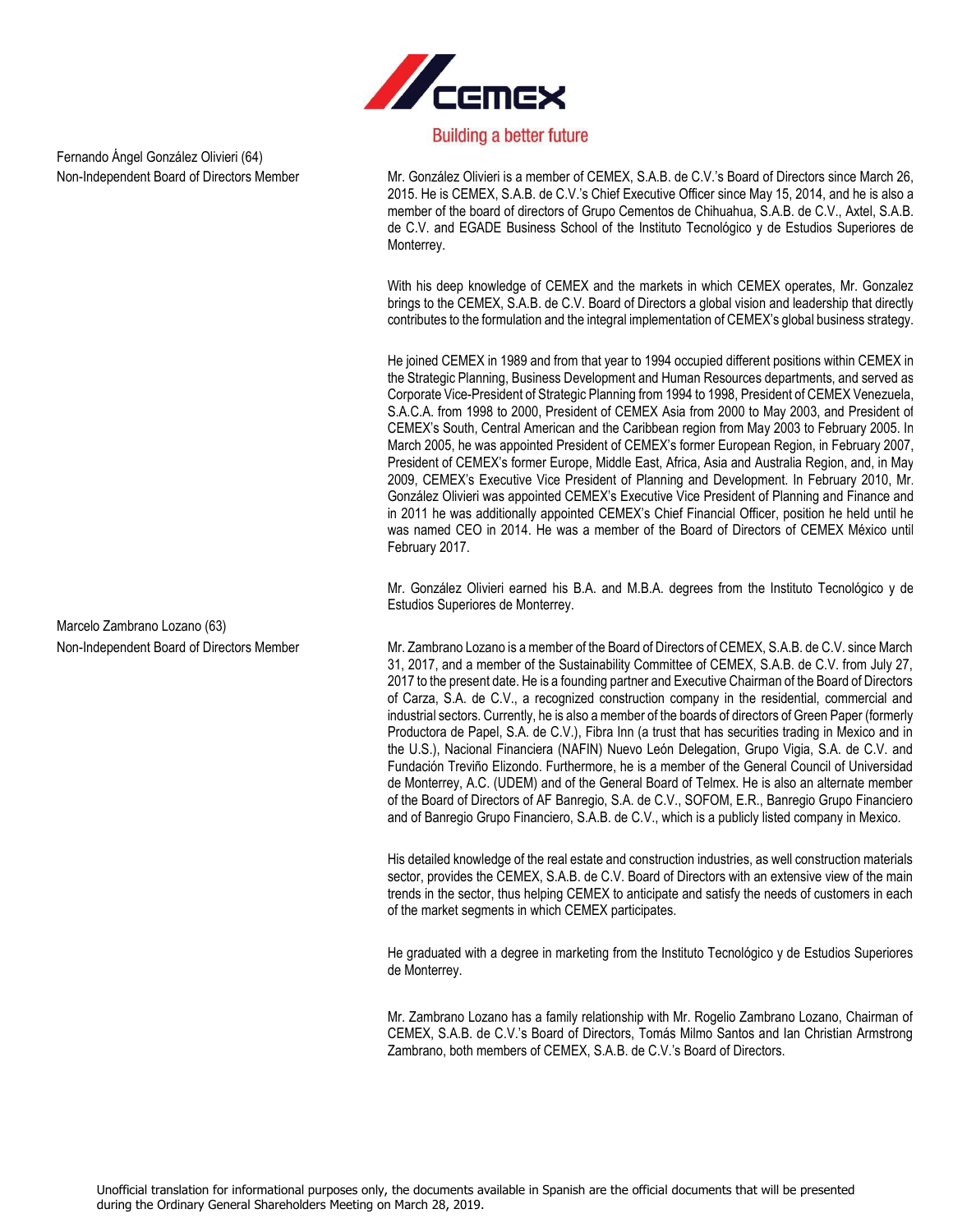

# Ian Christian Armstrong Zambrano (39)

Non-Independent Board of Directors Member Mr. Armstrong Zambrano is a member of CEMEX, S.A.B. de C.V.'s Board of Directors since March 26, 2015., and member of the Sustainability Committee of CEMEX, S.A.B. de C.V. since it was established on September 25, 2014. Currently is a founding partner and President of Biopower, which provides the private and public sectors with voltage optimization solutions and services related to quality of energy, as well as founding member of RIC Energy Mexico, which is a qualified energy services provider and power generator. Mr. Armstrong Zambrano is also member of the Boards of Directors of Tec Salud and Fondo Zambrano Hellión.

> With his experience in the financial and energy sectors, Mr. Armstrong Zambrano has advised and carried out several projects with leading multinational companies in Mexico. Thus, in addition to contributing his knowledge to CEMEX, S.A.B. de C.V.'s Sustainability Committee to evaluate energy projects, he provides strategic guidance to the CEMEX, S.A.B. de C.V. Board of Directors for the development and global expansion of CEMEX.

> He had previously been a provisional member of CEMEX, S.A.B. de C.V.'s Board of Directors since May 15, 2014 until March 2015. He was Vice President of Promotion and Analysis at Evercore Casa de Bolsa

> Mr. Armstrong Zambrano is a graduate in business administration from the Instituto Tecnológico y de Estudios Superiores de Monterrey and holds an M.B.A. from the IE Business School.

> He has a family relationship with Rogelio Zambrano Lozano, Chairman of CEMEX, S.A.B. de C.V.'s Board of Directors, and Marcelo Zambrano Lozano, Member of CEMEX, S.A.B. de C.V.'s Board of Directors.

Non-Independent Board of Directors Member Mr. Milmo Santos is a member of CEMEX, S.A.B. de C.V.'s Board of Directors since 2006. Currently, he is Chairman of the board and CEO of Grupo Perseus, a company focused on the energy sector, as well as Vice President of the Board of Directors of Thermion Energy Group. He is Co-Chairman of the telecommunications company Axtel, S.A.B. de C.V. (a publicly listed company in Mexico) and member of the Board of Directors of Promotora Ambiental, S.A. Likewise, he is a member of the directive board of the Instituto Tecnológico y de Estudios Superiores de Monterrey and Chairman of the Board of Directors of Tec Salud and Alianza Educativa por Nuevo León, a non-profit organization.

> He is an entrepreneur with decades of experience in the industrial, energy and telecommunications sectors, which provides to the CEMEX, S.A.B. de C.V. Board of Directors a broad vision of the various markets where CEMEX operates around the world.

> He served as an alternate member of CEMEX, S.A.B. de C.V.'s Board of Directors from 2001 to 2006, member of the CEMEX, S.A.B. de C.V.'s Finance Committee from 2009 until March 2015, and member of the Board of Directors of CEMEX México until 2017.

He graduated with a degree in economics from Stanford University.

Mr. Milmo Santos has a family relationship with Rogelio Zambrano Lozano, Chairman of CEMEX, S.A.B. de C.V.'s Board of Directors and of Marcelo Zambrano Lozano, Member of CEMEX, S.A.B. de C.V.'s Board of Directors.

Tomás Milmo Santos (54)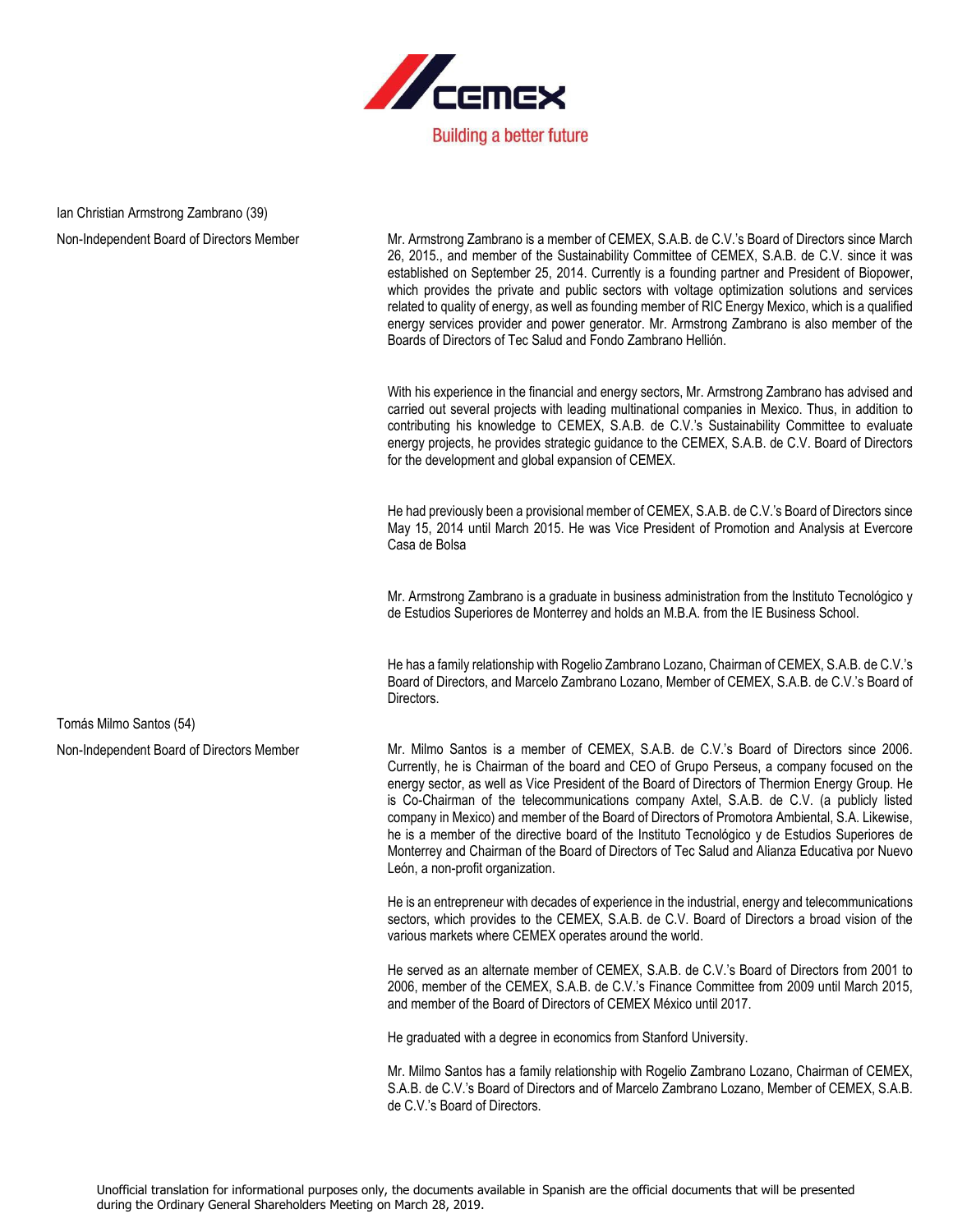

Armando J. García Segovia (66)

Independent Board of Directors Member Mr. García Segovia is a member of CEMEX, S.A.B. de C.V.'s Board of Directors since 1983, and member of the Sustainability Committee of CEMEX, S.A.B. de C.V. since it was established on September 25, 2014. Currently, he is alternate director of the board of Grupo Cementos de Chihuahua, S.A.B. de C.V., member of the Board of Directors of Hoteles City Express, S.A.P.I. de C.V. and of Innovación y Conveniencia, S.A. de C.V. (formerly Grupo Chapa, S.A. de C.V.). He is also a member of the Board of Directors of Universidad de Monterrey, A.C. (UDEM), Unidos para la Conservación, Pronatura Noreste, A.C., and Vice President of the Patronato del Museo de la Fauna y Ciencias Naturale, A.B.P., as well as member of the Consejo de Participación Ciudadana de Parques y Vida Silvestre de Nuevo León. Mr. García Segovia is also honorary consul in Monterrey of the Kingdom of Denmark. He is also founder and Chairman of the Board of Directors of Comenzar de Nuevo, A.C.

> He brings to the CEMEX, S.A.B. de C.V. Board of Directors a considerable level of detailed knowledge of different aspects of CEMEX, as well as a commitment to the care and conservation of nature, which allows him to make significant contributions to the constant strengthening of CEMEX's sustainability policy, a central component of CEMEX's business strategy focused on creating long-term value.

> He initially joined CEMEX in 1975, was employed at Cydsa, S.A. from 1979 to 1981 and at Conek, S.A. de C.V. from 1981 to 1985, and rejoined CEMEX in 1985. During his second stint at CEMEX, he occupied multiple positions from 1985 to March 2010, being Director of Operations, Strategic Planning, Corporate Services and Affiliates, Development, and also Executive Vice President of Development, and of Technology, Energy and Sustainability. He was also Vice President of the Mexican Employers' Association (Confederación Patronal de la República Mexicana or "COPARMEX"), member of the Board and former Chairman of the Private Sector Center for Sustainable Development Studies (Centro de Estudios del Sector Privado para el Desarrollo Sustentable), former Chairman of COPARMEX Nuevo León, he was Chairman and member of the Board of Directors of Gas Industrial de Monterrey, S.A. de C.V. also served as Chairman of an Advisory Board of the School of Engineering and Information Technology of the Instituto Tecnológico y de Estudios Superiores de Monterrey and member of the Board of Directors of the World Environmental Center, as well as President of the Advisory Council of Flora y Fauna del Estado de Nuevo León, A.C.

> He is a graduate of the Instituto Tecnológico y de Estudios Superiores de Monterrey with a degree in mechanical engineering and administration and received an M.B.A. from the University of Texas.

> He has a family relationship with Rodolfo García Muriel, a member of CEMEX, S.A.B. de C.V.'s Board of Directors.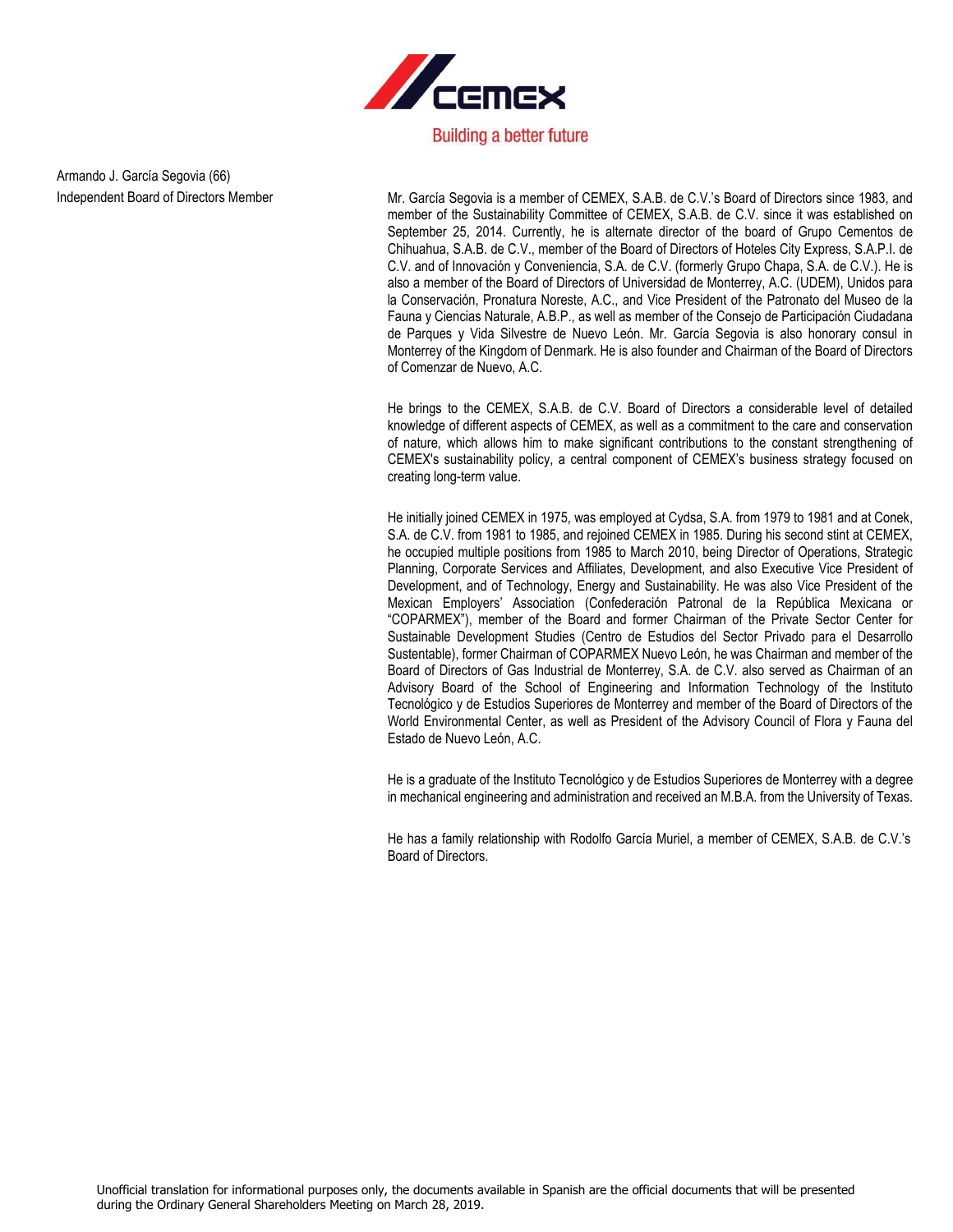

Independent Board of Directors Member Mr. García Muriel is a member of CEMEX, S.A.B. de C.V.'s Board of Directors since 1985 and is a member of the Corporate Practices and Finance Committee since March 26, 2015 and member of the Audit Committee since March 31, 2016. He is Chief Executive Officer of Compañía Industrial de Parras, S.A. de C.V. and he is currently also Chairman of the Board of Directors of Grupo Romacarel, S.A.P.I de C.V., member of the Board of Directors of Comfort Jet, S.A. de C.V., member of the Regional Board of Directors of Grupo Financiero Banamex and member of the directive board of the National Chamber of the Textile Industry (Cámara Nacional de la Industria Textil).

> He is a business leader with a long history as a founder, director and president of many different companies in the manufacturing, construction, transport and communications industries, among others, thereby contributing with his vast experience to CEMEX, S.A.B. de C.V.'s Board of Directors wide vision of the global business environment.

> He was a member of CEMEX, S.A.B. de C.V.'s Finance Committee from 2009 until March 2015, as well as a member of CEMEX México's Board of Directors until February 2017.

> He graduated with a degree in electric mechanical engineering from the Universidad Iberoamericana and completed specialized program in business administration at Harvard University and at the Anderson School of the University of California in Los Angeles (UCLA).

> Mr. García Muriel has a family relationship with Mr. Armando J. García Segovia, a member of CEMEX, S.A.B. de C.V.'s Board of Directors.

Independent Board of Directors Member Member Mr. Garza Medina has been a member of CEMEX, S.A.B. of C.V.'s Board of Directors since 1995, and on March 26, 2015 he was appointed member and president of the Corporate Practices and Finance Committee. He is founder, Chairman of the Board of Directors and CEO of the TOPAZ, S.A.P.I. de C.V, company dedicated to the energy, education and real estate sectors. Currently, he is also a member of the Board of Directors of ABC Holding, S.A.P.I. of C.V. and of Autlán, S.A.B. of C.V. (a publicly listed company in Mexico).

> With his extensive business experience and in-depth knowledge of the energy, oil and education sectors, the economy and global markets in general, Mr. Garza Medina brings to CEMEX, S.A.B. de C.V.'s Board of Directors a strategic vision that contributes to the achievement of CEMEX's business objectives, including the constant strengthening and improvement of CEMEX's corporate governance practices.

> Mr. Garza Medina developed his professional career in ALFA, S.A.B. de C.V., where he held senior executive positions for 35 years, including Chief Executive Officer and Chairman of the Board of Directors, until he retired in March 2010. He was also Chairman of the Board of the University of Monterrey, A.C. for 13 years, as well as member of the Advisory Committee of the David Rockefeller Center for Latin American Studies at Harvard University, the Advisory Council of the Stanford University School of Engineering and the Latin American Advisory Board of the Harvard Business School, where he was President in 2009. He has served as Chairman of the Corporate Practices Committee of CEMEX, S.A.B. of C.V. since 2009.

> Mr. Garza Medina graduated as an industrial engineer and holds a master's degree in industrial engineering from Stanford University, where he earned the F. Terman Award. He also holds an M.B.A. from Harvard University.

Rodolfo García Muriel (73)

Dionisio Garza Medina (65)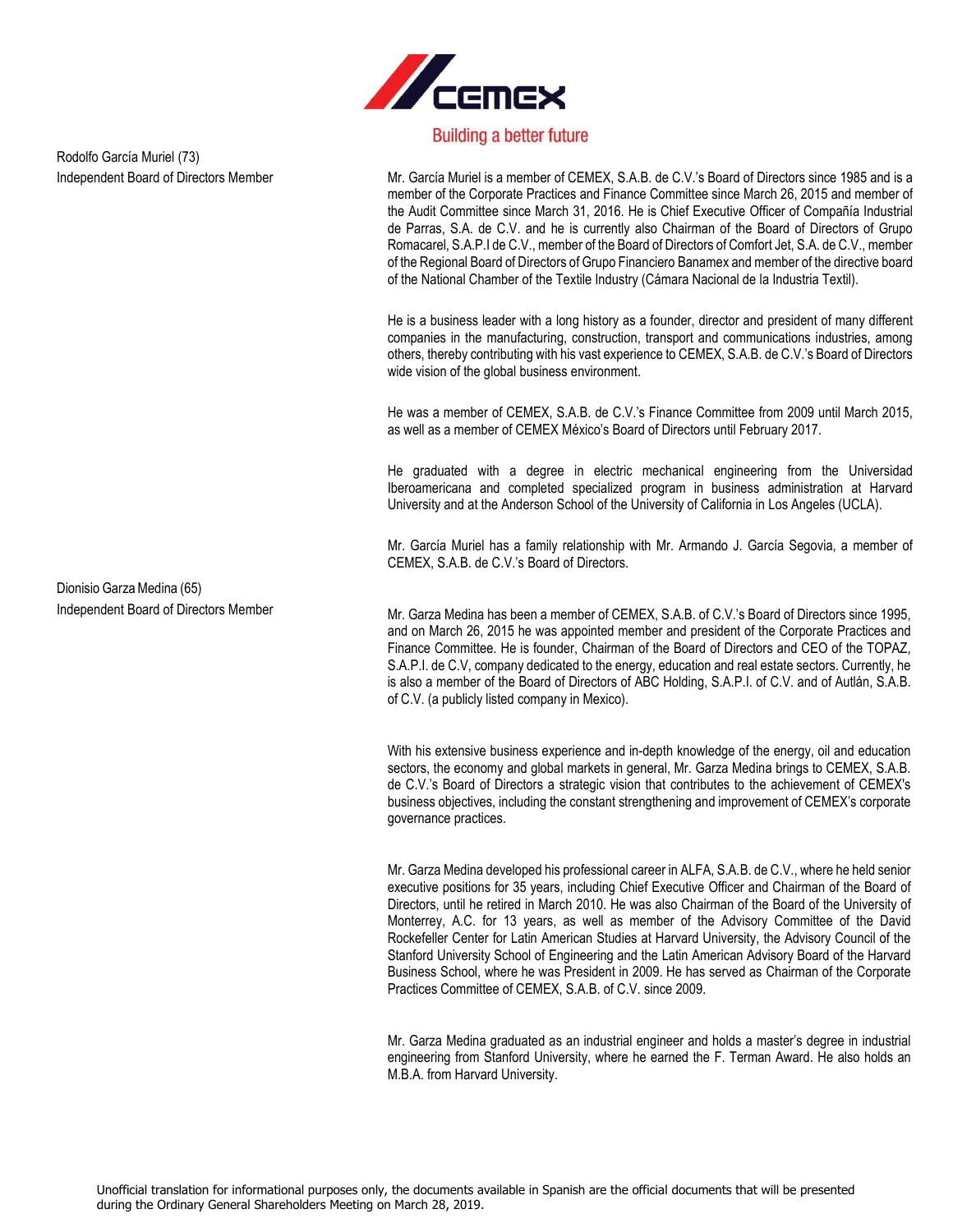

Francisco Javier Fernández Carbajal (63) Independent Board of Directors Member Also Being Proposed as Chairman of CEMEX, S.A.B. de C.V.'s Corporate Practices and Finance Committee

Mr. Fernández Carbajal is a member of CEMEX, S.A.B. de C.V.'s Board of Directors since February 2012. On March 26, 2015, he was appointed as a member of CEMEX, S.A.B. de C.V.'s Audit Committee and the Corporate Practices and Finance Committee and on April 28, 2016 was elected by CEMEX, S.A.B. de C.V.'s Board of Directors to participate in its Sustainability Committee and has remained in those committees since then. Mr. Fernández Carbajal is currently the Chief Executive Officer of Servicios Administrativos Contry, S.A. de C.V., a privately held company that provides investment management and central administrative services. Furthermore, Mr. Fernández Carbajal is a member of the Board of Directors of the following public companies: Alfa, S.A.B. de C.V., Fomento Económico Mexicano, S.A.B. de C.V., and VISA, Inc. (a company that is publicly listed in the U.S.)

He has a 38-year business career that has allowed him to gain substantial knowledge in relation to payment systems, financial services and senior leadership experience from his tenure in Grupo Financiero BBVA Bancomer, Mexico´s largest financial services company, in which he served in diverse of senior executive roles, including Executive Vice President of Strategic Planning, Deputy President of Systems and Operations, Chief Information Officer, Deputy President and Chief Financial Officer.

His background and career related to the payments and financial services industry enables him to bring a global perspective to CEMEX, S.A.B. de C.V.'s Board of Directors and to provide relevant insights in relation to strategic planning, operations and management and an enhanced understanding of risk management of large, complex organizations. In addition, as the Chief Financial Officer of a large publicly traded company, and through his board and committee membership in several large companies in Mexico and the United States, he has accumulated extensive experience in corporate finance and accounting, financial reporting and internal controls, human resources and compensation, which contributes to his service on CEMEX, S.A.B. de C.V.'s Board of Directors.

He graduated with a degree in electric mechanical engineering from the Instituto Tecnológico y de Estudios Superiores de Monterrey and holds an M.B.A. from Harvard Business School.

Independent Board of Directors Member Mr. Garza Sada is a member of CEMEX, S.A.B. de C.V.'s Board of Directors and Corporate Practices and Finance Committee since March 26, 2015. Mr. Garza Sada is currently the Chairman of the Board of Directors of ALFA, S.A.B. de C.V., a public company with a business portfolio that includes refrigerated food, petrochemicals, aluminum auto parts, IT and communications, and hydrocarbons, with operations in 28 countries. Currently, he is member of the Board of Directors of Alpek, S.A.B. de C.V., Axtel, S.A.B. de C.V., BBVA Bancomer, Nemak S.A.B. de C.V., El Puerto de Liverpool, S.A.B. de C.V., Grupo Lamosa, S.A.B. de C.V., Fomento Económico Mexicano, S.A.B. de C.V. and Grupo Proeza, S.A.P.I. de C.V., all of which are public companies, as well as of Instituto Tecnológico y de Estudios Superiores de Monterrey.

> The performance at the highest corporate level of Mr. Garza Sada in companies in the manufacturing sectors provides CEMEX, S.A.B. de C.V.'s Board of Directors a unique insight on the global economic and commercial landscape, thus allowing the constant improvement of CEMEX's business strategy.

> He also has participated in university and think tank boards developing some knowledge of education and economic development.

> Mr. Garza Sada holds a bachelor's degree from the Massachusetts Institute of Technology and an M.B.A. from Stanford University.

Armando Garza Sada (61)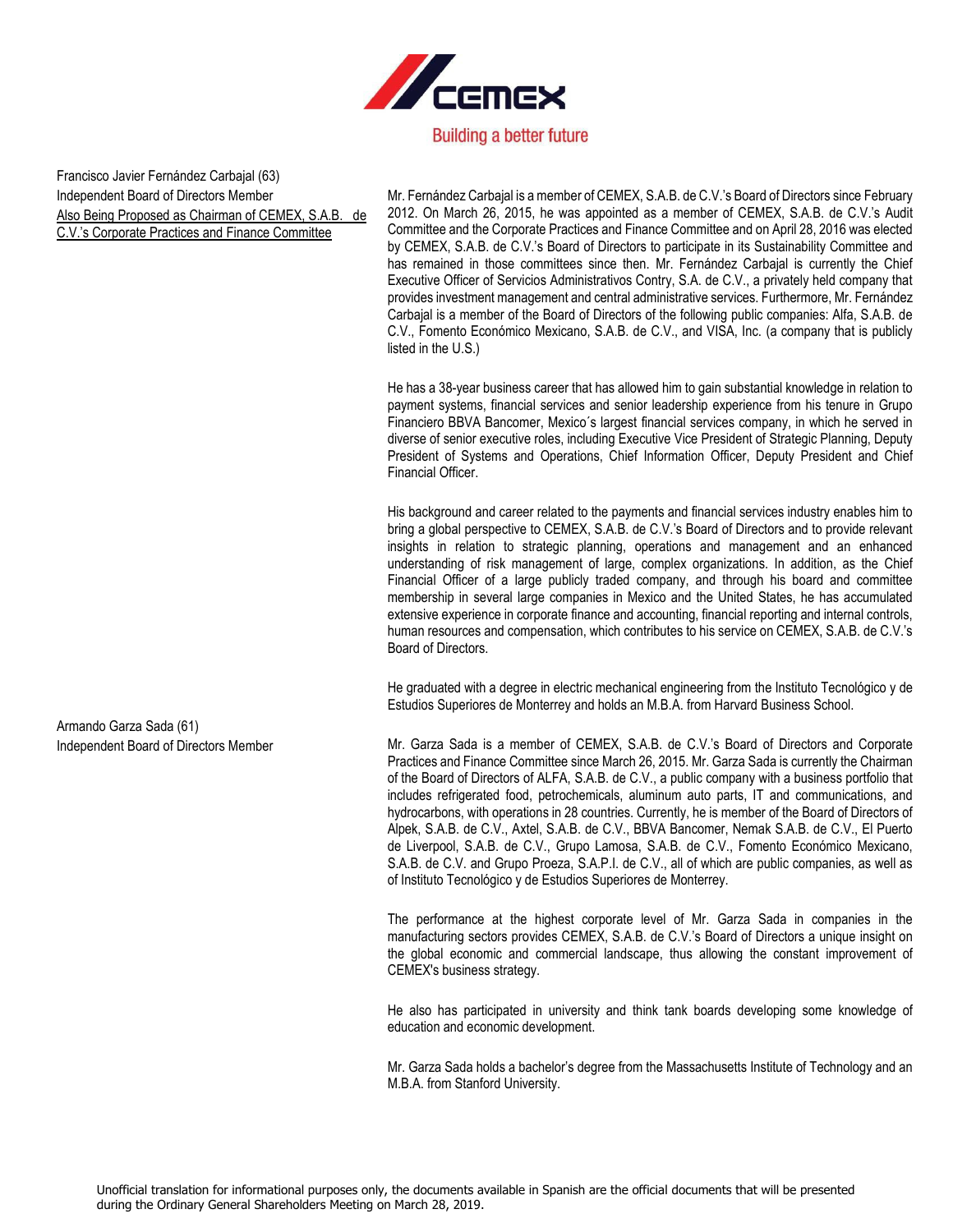

David Martínez Guzmán (61)

Independent Board of Directors Member Mr. Martínez Guzmán is a member of CEMEX, S.A.B. de C.V.'s Board of Directors since March 26, 2015. Mr. Martínez Guzmán is the Principal and founder of Fintech Advisory Inc., successor of Fintech, Inc., and managing director of its London subsidiary Fintech Advisory, Ltd. He currently serves on the boards of Mexican companies Alfa, S.A.B. de C.V., Vitro, S.A.B. de C.V., ICA Tenedora, S.A. de C.V., as well as the board of Sabadell Bank in Spain, all of which are public companies.

> He brings extensive knowledge and expertise in the financial sector and global markets to CEMEX, S.A.B. de C.V.'s Board of Directors, which allows Mr. Martínez Guzmán to provide significant guidance regarding CEMEX's financial strategy, that contributes directly to CEMEX's business strategy focused on regaining CEMEX's investment grade credit metrics.

> After receiving his M.B.A. in 1984, Mr. Martínez Guzmán joined Citibank, N.A. in New York in the Latin America Sovereign Restructuring unit, where he helped coordinate the 1984 Argentina Financing Plan and subsequent restructuring.

> In 1987, he established Fintech in New York to trade and structure transactions in both sovereign and corporate debt of emerging economies and is recognized as one of the earliest participants in the secondary market for these securities. Since its formation, Fintech has participated in most of the sovereign debt restructurings around the world, starting with the Brady Plan in the 1980s, which was developed to provide substantial debt relief to countries suffering from economic stagnation to stimulate growth and enable those countries to regain access to global capital markets.

> In the corporate sector, over the last three decades, Mr. Martínez Guzmán has consistently pursued high-value strategic investments through numerous restructurings across various industries in Latin America, forging partnerships with local shareholders and management. Over the last decade, Mr. Martínez Guzmán has also pursued strategic investments in the Eurozone periphery. His involvement in the region also includes active participation in the recapitalization process of systemically important banks in Greece, Spain and Italy.

> Mr. Martínez Guzmán holds a master's degree in Business Administration from Harvard Business School. He holds a Bachelor of Arts degree in Philosophy from the Universitas Gregoriana in Rome, Italy and a Bachelor of Science Degree in Mechanical and Electrical Engineering from the Universidad Nacional Autónoma de México.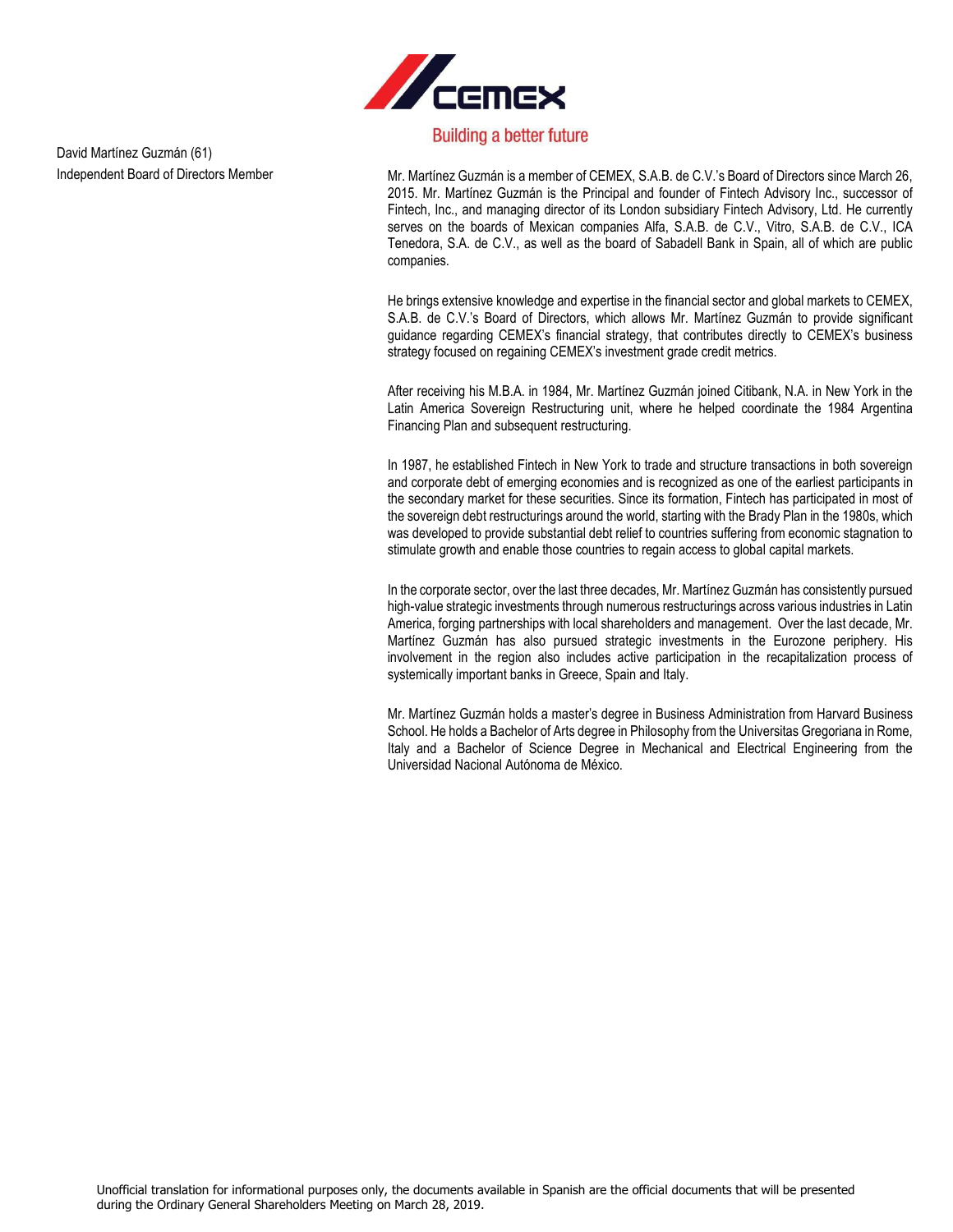

Everardo Elizondo Almaguer (75) Independent Board of Directors Member Also Being Proposed as Chairman of CEMEX, S.A.B. de C.V.'s Audit Committee

Mr. Elizondo Almaguer is a member of CEMEX, S.A.B. de C.V.'s Board of Directors since March 31, 2016. Mr. Elizondo is professor of economics and international finance at EGADE Business School of the Instituto Tecnológico y de Estudios Superiores de Monterrey. He is also professor of monetary policy in the School of Economics of the Universidad Autónoma de Nuevo León. Currently, he is a member of the Board of Directors of the following public companies: Grupo Financiero Banorte, S.A.B. de C.V.'s, Autlán, S.A.B. de C.V., Rassini, S.A.B. de C.V., Gruma, S.A.B. de C.V y Grupo Senda Autotransporte, S.A. de C.V.

With his renowned career as a financial analyst, exemplary public official and university scholar, Mr. Elizondo Almaguer brings to CEMEX, S.A.B. de C.V.'s Board of Directors an extensive knowledge of the financial system and the macroeconomic environment at the international level, contributing to the strategy design and business initiatives to enhance CEMEX´s growth. In particular, he is being proposed as the President of CEMEX, S.A.B. de C.V.'s Audit Committee, where he qualifies as a "financial expert" for purposes of the Sabarnes-Oxley Act of 2002, as a result of the expertise he has gained through experience in, and an understanding of, internal control over financial reporting, as well as oversight of independent auditors in companies that have been publicly listed in Mexico and in the U.S., with respect to the preparation, auditing or evaluation of financial statements, which is supplemented with several decades of experience in the banking/finance industry and academia.

He was director for economic studies at Alfa, S.A.B. de C.V. and Grupo Financiero BBVA Bancomer, S.A. de C.V. He founded and was director of the Graduate School of Economics of the Universidad Autónoma de Nuevo León. He was deputy governor of the Banco de México from 1998 to 2008.

Mr. Elizondo Almaguer is a graduate in economics from the Universidad de Nuevo León and holds a master's degree in economics from the University of Wisconsin-Madison, and also a Certificate from Harvard's International Tax Program

Independent Board of Directors Member Mr. Villarreal Morales has been a member of the Board of Directors of CEMEX, S.A.B. de C.V. since 2017. He is currently also a member of the Board of Directors of Grupo Cementos de Chihuahua, S.A.B. de C.V., the real estate development company Vinte Viviendas Integrales, S.A.B. de C.V., and Banco Bancrea, S.A. Institución de Banca Multíple, all of which are public companies.

> With his vast knowledge and experience within CEMEX, Mr. Villarreal Morales offers the CEMEX, S.A.B. de C.V.'s Board of Directors key guidance in regulatory and legal matters, as well as extensive knowledge related to corporate governance and financial transactions issues.

> Mr. Villarreal Morales has more than 50 years of professional experience in the legal and financial fields. He joined CEMEX in 1987 as General Legal Director, and served in different positions, including Executive Vice President of Legal and advisor to the Chairman of the Board of Directors and the Chief Executive Officer of CEMEX until December 2017. Prior to this, he served as general director of Banca Regional de Banpaís, a financial institution where he was responsible for the operation of the bank's 121 branches, and until February 2012 he was the secretary of the Board of Directors of Enseñanza e Investigación Superior, A.C., a non-profit company that manages the Instituto Tecnológico y de Estudios Superiores de Monterrey. Likewise, he served as Secretary of CEMEX, S.A.B. de C.V.'s Board of Directors from 1995 to March 30, 2017 and was the Secretary of CEMEX México's Board of Directors until February 2017.

> He graduated with a degree in law with honorary citation from the Universidad Autónoma de Nuevo León and received a Master of Science degree in finance from the University of Wisconsin-Madison, where he was appointed to the Roll of Honor.

Ramiro Gerardo Villarreal Morales (71)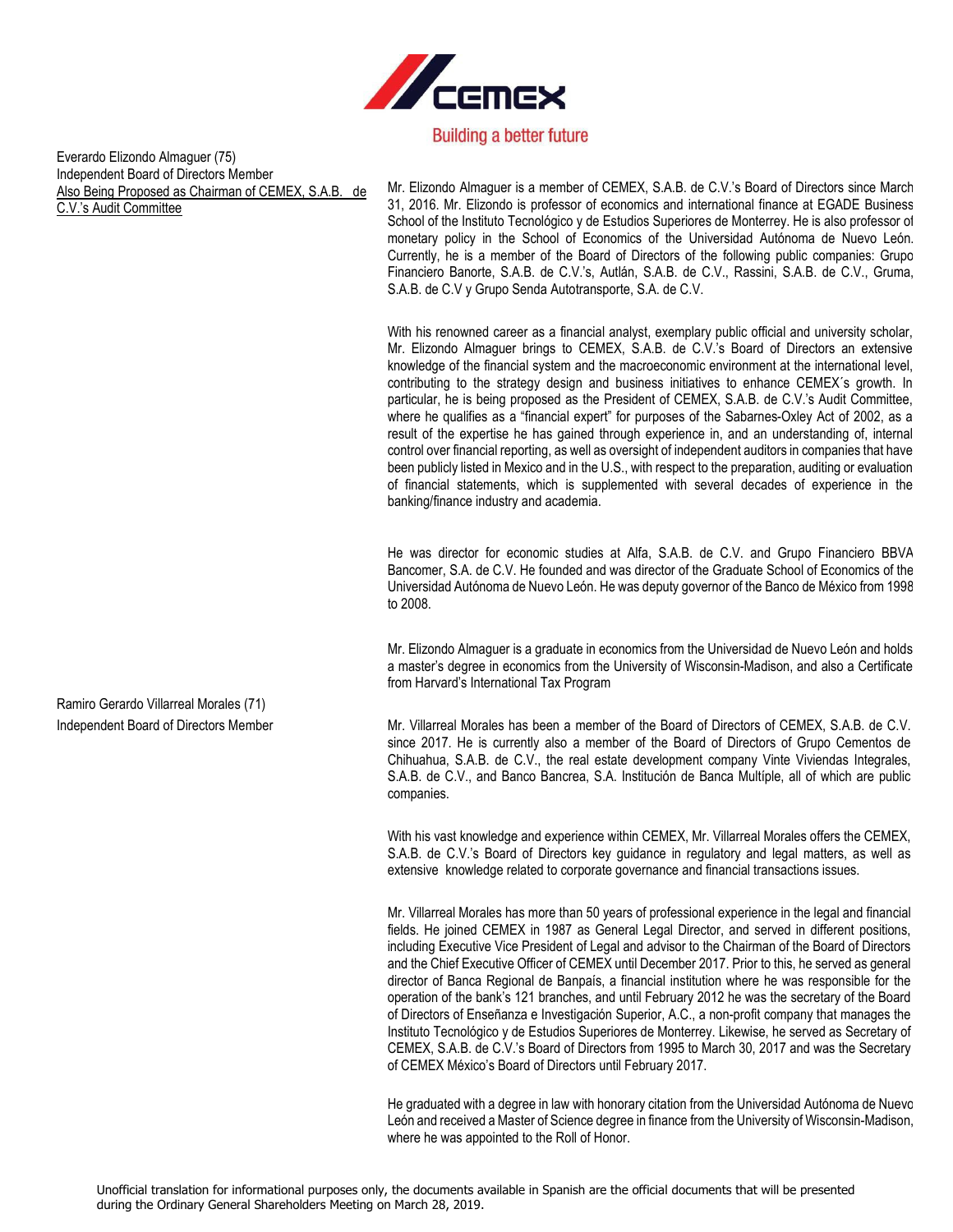

Gabriel Jaramillo Sanint (69) Independent Board of Directors Member

Mr. Jaramillo Sanint is a member of CEMEX, S.A.B. of C.V.'s Board of Directors since 2018. Currently, he is also a member of the boards of Minerva Foods (Brazil), Phoenix Group (USA) and the non-profit organization Medicines For Malaria Ventures, based in Geneva, Switzerland, and founded and manages a program of sustainable economic development in the Orinoco Basin, in Colombia.

With an outstanding 35-year career in the financial sector and in the field of philanthropy, being mainly focused on the health sector, as well as a deep knowledge of the overall U.S., Central, South America and Caribbean regions, Mr. Jaramillo Sanint not only brings to CEMEX, S.A.B. de C.V.'s Board of Directors an extensive experience in financial matters, but also in corporate social responsibility, one of the pillars of CEMEX's global business strategy to achieve sustainable growth and create long-term value.

Among other positions, he was a member of the Board of Directors of CEMEX Latam Holdings, S.A. He also served as Chairman of the Board of Directors and CEO of Santander USA (Sovereign Bank), Banco Santander Brasil, Banco Santander Colombia, as well as CEO of Citibank Mexico and Citibank Colombia.

After his retirement, he has concentrated in philanthropic work in Global Health, leading the transformation of the Global Fund to Fight AIDS, TB and Malaria. As a consequence of the turnaround, the Global Fund raised \$13 billion for the period 2017-20.

Mr. Jaramillo Sanint holds an M.B.A. and a Bachelor's degree in Marketing from California State University. In 2015, Mr. Jaramillo received honorary degrees from Universidad Autonoma de Manizales and North Eastern University.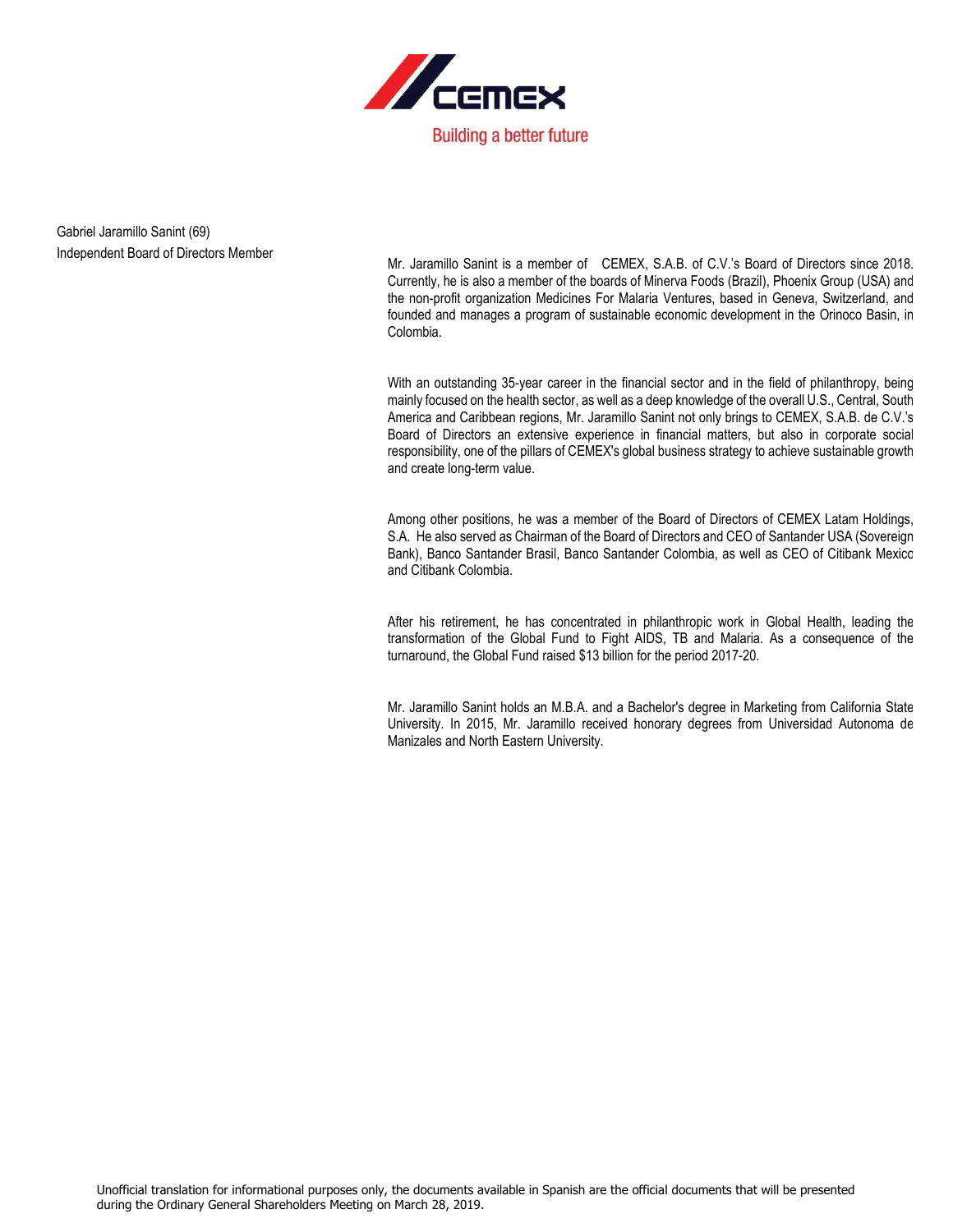

Isabel María Aguilera Navarro (58)

Independent Board of Directors Member Mrs. Aguilera Navarro is an independent consultant and also an associate professor at the School of Business Administration and Management (*Escuela Superior de Administración y Dirección de Empresas*) (ESADE). She is a member of the Board of Directors of the following public companies: LAR Spain Real Estate SOCIMI, S.A. since June 26, 2017, Oryzon Genomics, S.A. since November 3, 2015 and since April 2018, she is a member of the Board of Directors of the Italian bank Banca Farmafactoring S.p.A. (BFF). In 2015, Mrs. Aguilera Navarro became a member of the Board of Directors of the non-listed company Egasa.

> With her vast experience and extensive knowledge in multinational corporations, Mrs. Aguilera Navarro brings to the CEMEX, S.A.B. de C.V. Board of Directors guidance and strategic vision which contributes to the business strategy to enhance CEMEX's objectives at a global level, including the constant strengthening of information technology and digitalization efforts.

> Mrs. Aguilera Navarro held the Presidency of General Electric (GE) Spain and Portugal, the General Management of Google Inc. Spain and Portugal (now Alphabet), the Operations Directorate of NH Hoteles from May 2002 to June 2005 and the General Directorate of Dell Computer Corporation for Spain, Italy and Portugal, from March 1997 to May 2002. The main business newspaper of the United Kingdom, Financial Times, named it as one of the 25 most important executive women in Europe, while Magazine American Fortune rated her as one of the 50 leading women in the world. Mrs. Aguilera was also a member of the Board of Directors of Indra Sistemas, S.A. from June 27, 2005 to June 29, 2017 and from Banco Mare Nostrum (BMN) from February 2013 to December 2017. Ms. Aguilera Navarro was a member of the Board of Directors of Emergia Contact Center, S.L. (2011-2015), from Aegon Spain (2014-2016) and from Laureate Education Inc. (2002-2006).

> Ms. Aguilera Navarro has also served as a Counselor to several Spanish non-profit organizations, such as the Companies Institute (*Instituto de Empresa)* and the Association for Management Progress (*Asociación para el Progreso de la Gestión*). Was a member of the Advisory Board of Farmaindustria, Ikor and Pelayo Mutua de Seguros. and a business entrepreneur from 2009 to 2012 at Twindocs International.

> Ms. Aguilera Navarro has a degree in Architecture (Civil Engineering) and Urban Planning (Urban Planning) from ETSA in Seville, has a master's degree in business administration from the Companies Institute (*Instituto de Empresa*), a General Management Program from the IESE Business School and a program of Senior Management of Leading Companies by the San Telmo Institute.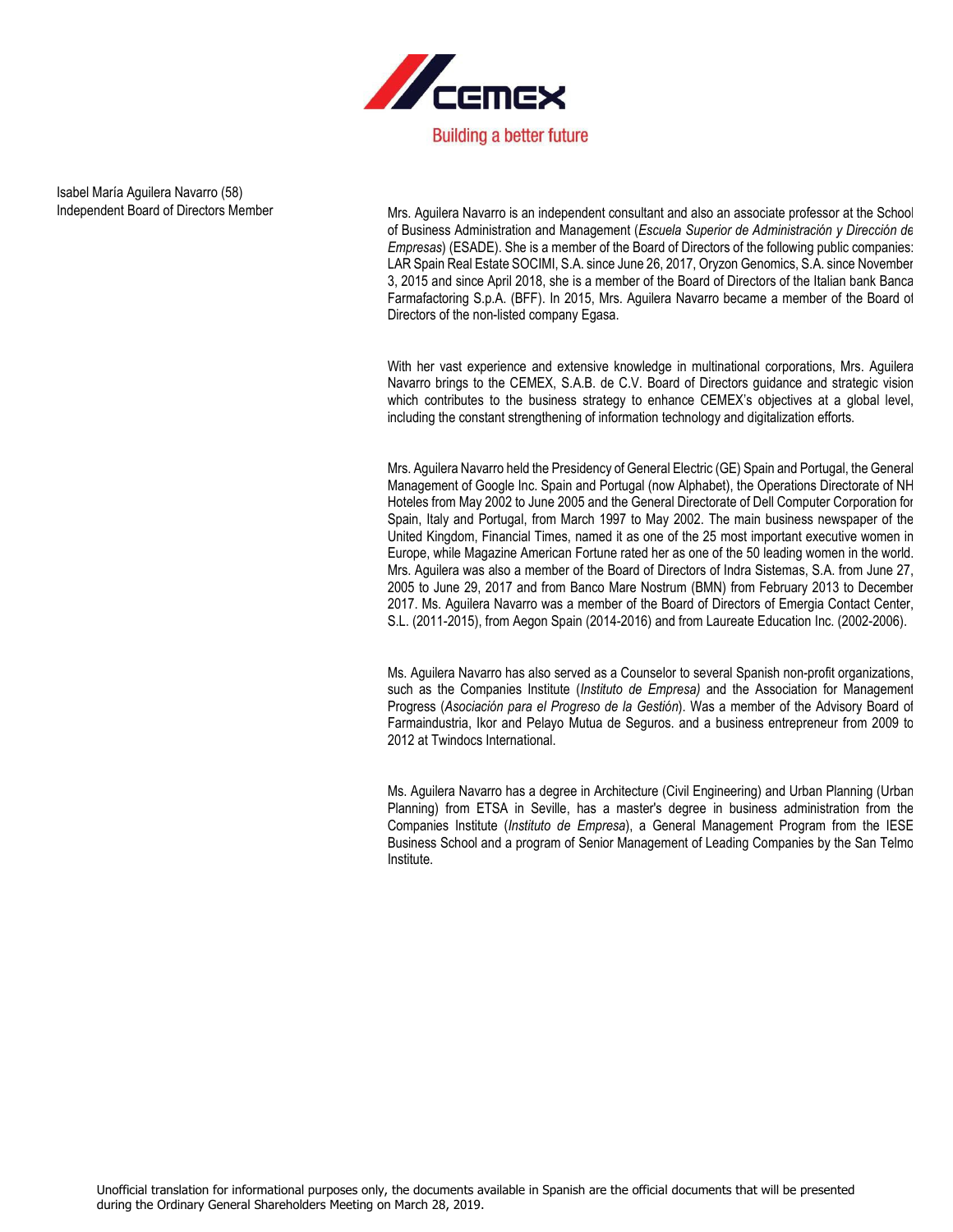

# Rogelio Zambrano Lozano is proposed as Chairman of CEMEX, S.A.B. de C.V.'s Board of Directors.

Roger Saldaña Madero and René Delgadillo Galván are proposed as Secretary and Alternate Secretary of CEMEX, S.A.B. de C.V.'s Board of Directors, respectively, without being members of CEMEX, S.A.B. de C.V.'s Board of Directors.

| Name (Ages as of February 20, 2019) | <b>Experience</b>                                                                                                                                                                                                                                                                                                                                                                                                                                                                                                                                                                                                                                                                                                                                                                                                                                                                                                                                                                                                                                                                                                                                                                                                                                                                                                |
|-------------------------------------|------------------------------------------------------------------------------------------------------------------------------------------------------------------------------------------------------------------------------------------------------------------------------------------------------------------------------------------------------------------------------------------------------------------------------------------------------------------------------------------------------------------------------------------------------------------------------------------------------------------------------------------------------------------------------------------------------------------------------------------------------------------------------------------------------------------------------------------------------------------------------------------------------------------------------------------------------------------------------------------------------------------------------------------------------------------------------------------------------------------------------------------------------------------------------------------------------------------------------------------------------------------------------------------------------------------|
| Roger Saldaña Madero (50)           | Mr. Saldaña Madero joined CEMEX in 2000 and served as Legal Counsel of CEMEX,<br>S.A.B. de C.V. and, from 2001 to 2011, as General Counsel of NEORIS, a CEMEX<br>subsidiary specialized in providing information technology services. Mr. Saldaña Madero<br>served since 2005 as Senior Corporate Counsel of CEMEX, S.A.B. de C.V. responsible for,<br>among other matters, corporate finance legal affairs, and since June 1, 2017, has served<br>as CEMEX's Senior Vice President of Legal and General Counsel. On March 30, 2017, Mr.<br>Saldaña was appointed Secretary of the Board of Directors of CEMEX, S.A.B. de C.V. and<br>the Committees to such Board. Prior to joining CEMEX, he served as Legal Counsel in<br>CYDSA, S.A.B. de C.V. a Mexican publicly listed company, was a foreign associate in the<br>law firm Fried, Frank, Harris, Shriver & Jacobson, in New York, N.Y., USA and previously<br>was Chief of the Double Taxation Department in Mexico's Ministry of Finance and Public<br>Credit (Secretaría de Hacienda y Crédito Público).<br>Mr. Saldaña Madero is a graduate of the Universidad de Monterrey, A.C. (UDEM) with a<br>degree in Law and holds a Master's Degree in Law (LLM) from Harvard University and a<br>Diploma from Harvard University's International Tax Program. |
|                                     |                                                                                                                                                                                                                                                                                                                                                                                                                                                                                                                                                                                                                                                                                                                                                                                                                                                                                                                                                                                                                                                                                                                                                                                                                                                                                                                  |
| René Delgadillo Galván (58)         | Mr. Delgadillo Galván joined CEMEX in 1989 and serves as Corporate, Security<br>Transactions in Mexico and Corporate Control Legal Director of CEMEX, S.A.B. de C.V. On<br>March 31, 2017, Mr. Delgadillo Galván was appointed Alternate Secretary of the Board<br>of Directors of CEMEX, S.A.B. de C.V.                                                                                                                                                                                                                                                                                                                                                                                                                                                                                                                                                                                                                                                                                                                                                                                                                                                                                                                                                                                                         |
|                                     | Mr. Delgadillo Galván holds a Law Degree from the Universidad de Monterrey. He studied<br>postgraduate studies at the Universidad Panamericana in Mexico City in the specialties in<br>Economic and Corporate Law, Law of the Mexican Financial System (Honorable Mention)<br>and International Finance Law (Honorable Mention), as well as the Business Administration<br>Program D-1 at the Instituto Panamericano de Alta Dirección de Empresa (IPADE), and the<br>addition to the Training Program for Management Advisors of the Center for Best Practices<br>and Corporate Governance of the Escuela de Graduados en Administración y Dirección de<br>Empresas (EGADE). Since 1989 he has been Professor of Law at the Instituto Tecnológico<br>y de Estudios Superiores de Monterrey. Prior to joining CEMEX, Mr. Delgadillo served from<br>1981 to 1989 at the corporate offices of what is now Xignux. Mr. Delgadillo is Secretary<br>of the Board of Directors of ABC Capital, S.A., Institución de Banca Múltiple, and was a<br>member of the Board of Directors of the Universidad Regiomontana from 2006 to 2012.                                                                                                                                                                                   |